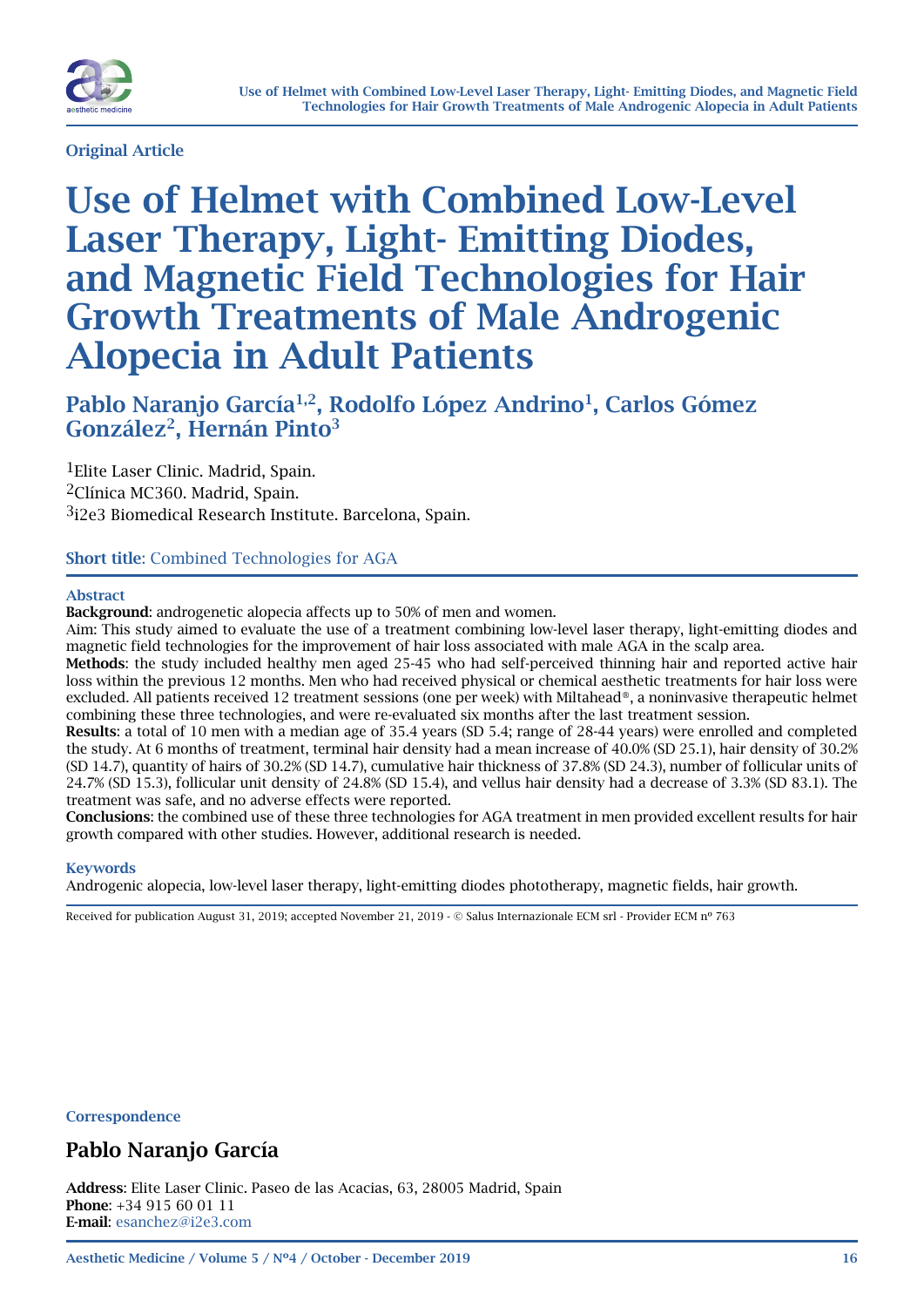

#### Introduction

Androgenetic alopecia (AGA) is a polygenic disorder involving both maternal and paternal genes, with variable penetrance and familial predisposition determined by genetic and environmental factors<sup>1</sup>. It is characterized by an excessive response to androgens and affects up to 50% of men and women, with a distinctive distribution by gender2.In males, hair loss is most prominent in the vertex and the frontotemporal regions3. The prevalence in 50-year-old Caucasian males is of 50%, reaching around 80% in 70-year-old male<sup>4</sup>. Its molecular pathophysiology consists of dysregulation of signaling pathways and inappropriate immune and inflammatory responses<sup>5</sup>.

There are two FDA-approved drugs for the treatment of AGA: topical minoxidil and finasteride, both requiring four to six months before noticing an improvement, and which must be used indefinitely to maintain a response. New techniques have made hair transplant more effective, cosmetically pleasing, and natural- looking; however, patients need to have more than 40 follicular units/cm2 to cover the bald area<sup>6</sup>. Both Red light and laser at 660 nm have also demonstrated efficacy for hair loss, and the use of low-level laser therapy (LLLT), as well as of phototherapy with light-emitting diodes  $(LEDs)$ ,  $9$  has been intensified to promote hair growth in AGA7,8.

For years, LED phototherapy has been presented as an effective and safe tool for the treatment of skin, mucous and scalp conditions in which there is an inflammatory component, being used successfully in the treatment of acne<sup>10</sup>, vaginal atrophy<sup>11</sup>, facial aging<sup>12,13</sup>, and also in disorders related to hair growth $14,15$ . The innovative combination of LLLT, LEDs, and magnetic field technologies for the treatment of AGA is of recent development. Synergy of emissions, including visible spectrum, infrared, soft laser, and magnetic field, helps to densify the hair by activating the cellular metabolism of hair follicles and improving the quality and density of the existing hair.

This study aimed to evaluate the use of combined LLT, LED, and magnetic field technologies for the improvement of hair loss associated with male AGA in the scalp area.

#### Methods

#### Study Design

The study was conducted in the Elite Laser Clinic and Clínica MC360 as a proof-of-concept, open-label, prospective trial. A treatment period of three months from the first treatment of the first patient to completion of the last treatment of the last patient was estimated. The participation period for each subject was nine months, including the screening/baseline/first treatment visit up to the 12th treatment visit and a follow-up visit at six months. The complete treatment course included 12 treatment sessions conducted once per week for 12 weeks. Patients were re-evaluated six months after the last treatment session. The study was conducted following the principles outlined in the current revised version of

the Declaration of Helsinki, Good Clinical Practice (GCP) and in compliance with all applicable laws and regulatory requirements relevant to the use of devices in Spain. All patients signed an informed consent form to participate in the study before starting any procedure.

#### **Subjects**

This study included males aged between 18 and 55 with AGA. Additional inclusion criteria were: 1) healthy men aged 25-45 who had self-perceived thinning hair and reported active hair loss within the previous 12 months (however, the diagnosis of AGA was confirmed by the investigator to ensure that the patient met the inclusion criteria.); 2) presentation of male pattern hair loss/androgenic alopecia in the temples, and the vertex and mid-frontal scalp (Norwood<sup>2-4</sup>); 3) and willingness to correct their condition and ability to comply with all requirements of the protocol. Exclusion criteria were to have received physical or chemical aesthetic treatments in the target area within six months before study enrollment, and to have taken or plan to take topical or systemic medications for the treatment of hair loss and/ or hair volume.

#### Interventions

Consecutive men diagnosed with AGA were invited to participate and, after confirming their eligibility and signing the corresponding informed consent, they were included in the study. Patients underwent a treatment of 12 sessions with Miltahead® (Milta Technologie, Mudaison, France), a non-invasive therapeutic helmet that combines LLLT, LEDs and magnetic field technologies (*Figure 1*). Technical characteristics of the device were: 1) Nano-Pulsed Cold Laser (NPCL) Laser Emission in Coherent Infrared Light at 905 nanometers, 2) non-coherent emission pulsed by trichromatic diodes RGB CMS (400 to 650 nm), 3) non-coherent continuous pulsed infrared emitting by monochromatic diode at 905 nanometers, 4) constant circular magnetic field (70 milliTesla) equivalent to the Earth's magnetic field, and 5) potentiation of light radiation thanks to the magnetic field. Each session lasted between 20 and 25 minutes.



*Figure 1 - Miltahead® device (Milta Technologie, Mudaison, France).*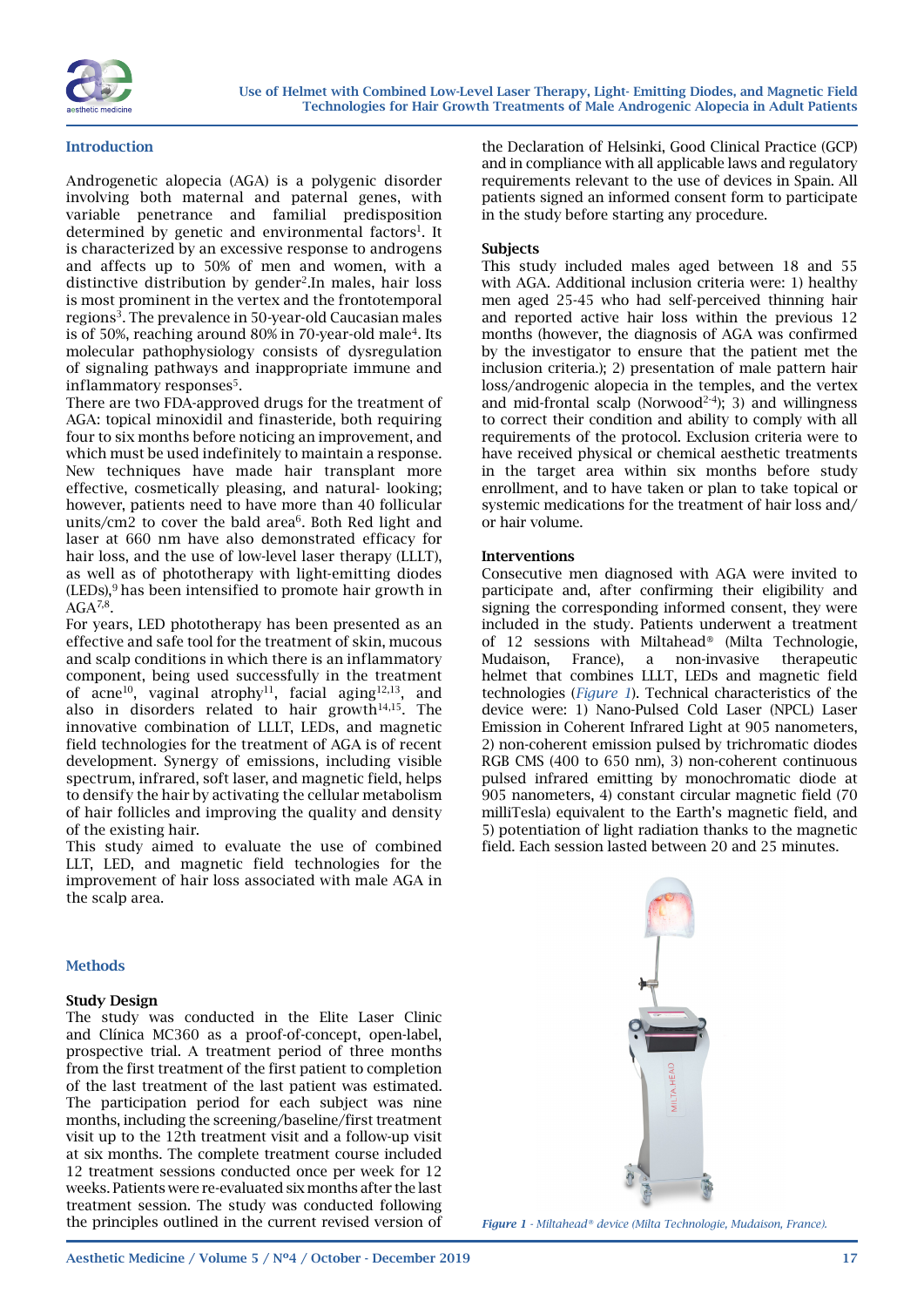

Before the first treatment, the target area was shaved, and the baseline assessment was performed. To homogenize the study area, the zone to treat was measured from the birth of the right ear to that of the left ear, placing the tape measure as a headband, and marking the intermediate point as a reference.After this first measurement, on this point was placed a template and with the help of a hook, a lock of hair was extracted that was subsequently shaved. The length of the shaved hair was not be more than 0.3mm (this information was verified with the TRICOSCALE®). A second measurement was performed from the shaved point towards the occipital area to know the exact point that was to be shaved 30 days later. The photos were taken 48 hours after this procedure. In case of gray or blond hair, the area was dyed with a drop of beard dye and a drop of hydrogen peroxide for 12-15 minutes. After that, the area was cleaned with hydrogen peroxide to ensure that the scalp had no traces of dye left before taking pictures. The first photo was taken as MACRO, and after marking the exact point where it was taken, the next photo was taken as MICRO at 20%.

# Efficacy Outcomes

The primary efficacy outcome was quantitative hair growth, measured as terminal hair density in the treated area. A quantitative evaluation was conducted per total treated area and per group of hair follicles corresponding to the treated area.



*Figure 2 - Quantitative hair growth by dermatoscopic imaging (FotoFinder Trichoscale Pro System; FotoFinder Systems GmbH, Bad Birnbach, Germany).*

Quantitative hair growth in the treated area was assessed by dermatoscopic imaging (FotoFinder Trichoscale Pro System; FotoFinder Systems GmbH, Bad Birnbach, Germany) at baseline and at the follow-up visit (six months after the last treatment session) (*Figure 2*).

Other outcome measures assessed in the treated area before and after treatment were: 1) number of hair, 2) hair density (number of hairs per cm2), 3) vellus hair density (number of hair per cm2), 4) cumulative hair thickness (mm per cm2), 5) number of follicular units, and 6) follicular units density (number of follicles per cm2) (*Figure 3*).

Treatment safety was assessed by recording all procedure complications and any adverse events that may have occurred during treatment and until the follow-up visit.



*Figure 3 - Visualization of clinical measurements with Trichoscale Pro System in a study patient before (A) and after 6 months of treatment (B).*

# Statistical Analysis

Statistical analysis was limited to the description of study variables, and no hypothesis tests were performed. Quantitative variables were described as the mean and standard deviation (SD), whereas categorical variables were described as frequency and/or percentage. Efficacy outcomes were assessed as the change of the corresponding variable from time 0 (i.e., baseline) to 6 months (i.e., follow-up visit).

# Results

#### Subject Characteristics

A total of 10 males with a median age of 35.4 years (SD 5.4; range of 28-44 years) were enrolled in the study site. All of them completed the study.

#### Efficacy Outcomes

Table 1 summarizes changes in terminal hair density (primary outcome) from baseline to six months of treatment. Terminal hair density of all patients had a mean increase of 40.0% (SD 25.1) (*Table 1*) (*Figure 4*).

Secondary effectiveness endpoints included subjects' assessment of overall hair growth (Table 1). For all hair parameters, the differences between values at baseline and after six months were calculated. After six months, hair density (*Figure 5*) had a mean increase of 30.2% (SD 14.7), quantity of hair of 30.2% (SD 14.7), cumulative hair thickness (*Figure 2*) of 37.8% (SD 24.3), number of follicular units of 24.7% (SD 15.3), follicular units density of 24.8% (SD 15.4), and vellus hair density had a decrease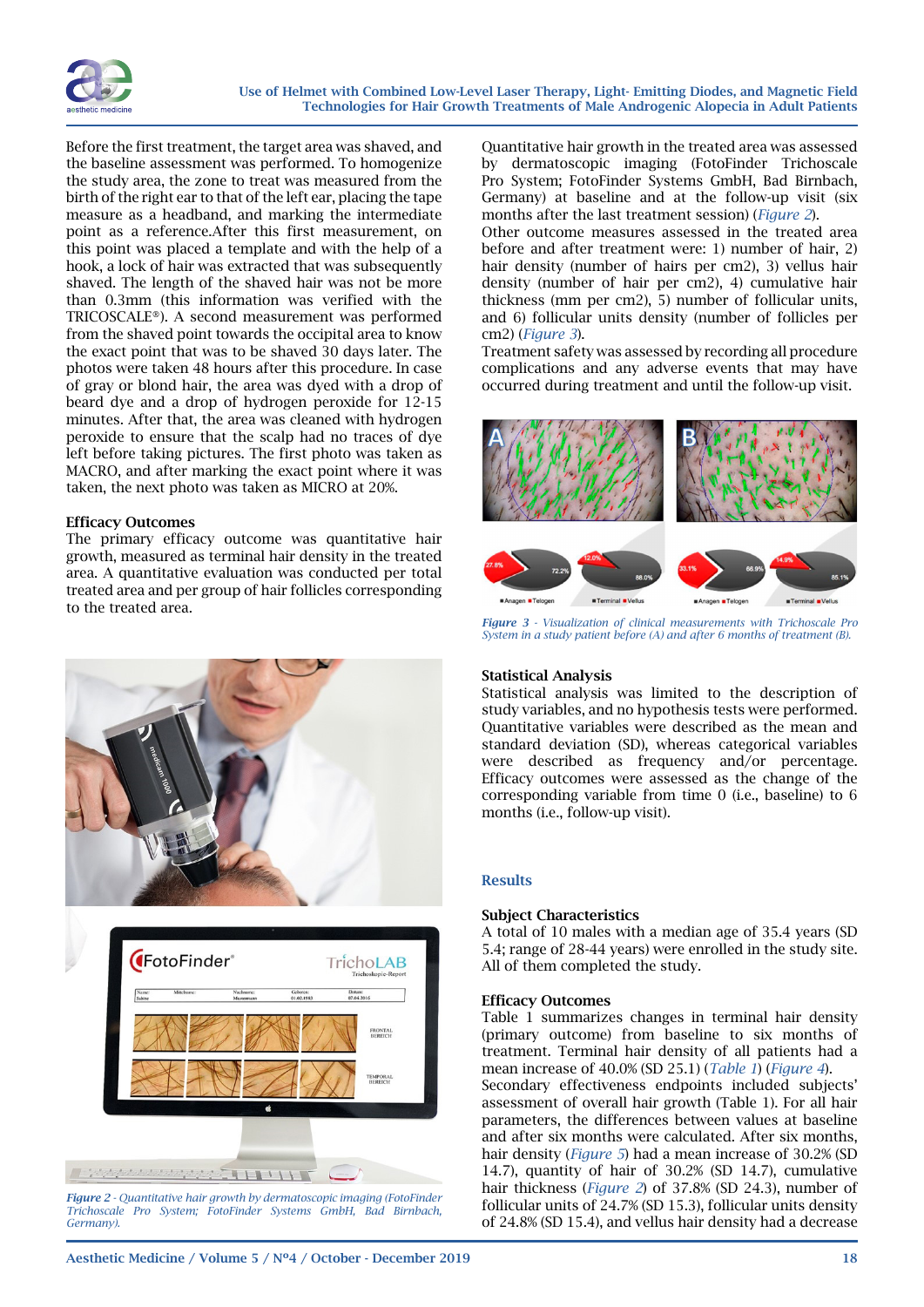

Use of Helmet with Combined Low-Level Laser Therapy, Light- Emitting Diodes, and Magnetic Field Technologies for Hair Growth Treatments of Male Androgenic Alopecia in Adult Patients

| <b>Variables assessed</b>                                   | Baseline $(N=10)$ |           | Six months of treatment<br>$(N=10)$ |           | <b>Difference</b> |           | % of increase |           |
|-------------------------------------------------------------|-------------------|-----------|-------------------------------------|-----------|-------------------|-----------|---------------|-----------|
|                                                             | <b>Median</b>     | <b>SD</b> | <b>Median</b>                       | <b>SD</b> | <b>Median</b>     | <b>SD</b> | <b>Median</b> | <b>SD</b> |
| Primary efficacy outcome<br>Terminal hair density $(1/cm2)$ | 78.2              | 29.1      | 104.5                               | 27.6      | 26.4              | 14.0      | 40.0          | 25.1      |
| Secondary efficacy outcome                                  |                   |           |                                     |           |                   |           |               |           |
| Quantity of hair                                            | 88.2              | 36.0      | 110.7                               | 35.8      | 22.5              | 3.0       | 30.2          | 14.7      |
| Cumulative hair thickness (mm)                              | 6.0               | 2.0       | 8,1                                 | 2.4       | 2.1               | 1.2       | 37.8          | 24.3      |
| Hair density $(n/cm2)$                                      | 97.6              | 39.9      | 122.6                               | 39.7      | 24.9              | 3.4       | 30.2          | 14.7      |
| Vellus hair density (n/cm2)                                 | 12.6              | 12.0      | 9.7                                 | 7.2       | $-2.8$            | 10.0      | $-3.3$        | 83.1      |
| Follicular units                                            | 63.4              | 18.4      | 77.1                                | 16.5      | 13,7              | 7.5       | 24.7          | 15.3      |
| Follicular unit density (n/cm2)                             | 70.2              | 20.4      | 85.4                                | 18.3      | 15,2              | 8.4       | 24.8          | 15.4      |

Abbreviations: N, number of patients; SD, standard deviation; n, number; cm, centimeters; mm, millimeters

*Table 1 - Results of variables assessed at baseline and at 6 months of treatment.*



*Figure 4 - Terminal hair density at baseline and at 6 months of treatment (N=10).*







*Figure 6 - Vellus hair density at baseline and at 6 months of treatment*   $(N=10)$ 

of 3.3% (SD 83.1). Regarding vellus hair density, after six months of treatment it was observed that it had increased in three (30%) patients , it had decreased in six (60%) patients, and there were no changes in one (10%) patient (*Figure 6*).

#### Safety Outcomes

The procedure did not require analgesia/anesthesia. Patients did not report pain during the treatment, and no complications or side effects were reported.

#### Discussion

The results of the study showed a considerable increase in the values of the primary outcome. Mean increase of terminal hair density was 40%, as well as the rest of the variables (23% to 30%), except for vellus hair density, which decreased by 1.7%.

Some studies had investigated a variety of light sources and treatment parameters for the management of alopecia, such as LLLT,[16–21] various wavelengths of LED light<sup>14,15,22,23</sup> and several techniques combined, such as LED-LLLT 9,12,14,15,19,24. The device used in this study is a technological innovation that combines, in a synergistic way, Nano Pulsed Cold Laser (NPCL) laser emitters, infrared diodes and RGB diodes in a magnetic tunnel. The synergy of these energies (magnetic field, infrared, laser) allows thanks to the scattering of photons up to 13 cm in soft tissues to act directly on the hair bulb to lengthen the hair growth (anagen phase). This effect promotes the stimulation of stem cells, increasing vascularization of hair bulbs and activating the stem cells of the dermal papilla, which improves the oxygenation of the capillary bulb and the metabolism of cells<sup>25-26</sup>.

Although the available literature regarding phototherapybased devices to treat AGA is limited, study results regarding the primary outcome showed a better performance than those reported in previous studies. Leavitt et al. (2009) conducted a 26-week, randomized,

double-blind, sham device- controlled, multicenter trial in which 110 males with Norwood-Hamilton classes IIa–V AGA were randomized for treatment with either the HairMax LaserComb<sup>®</sup> or the sham device  $(2:1)^{24}$ .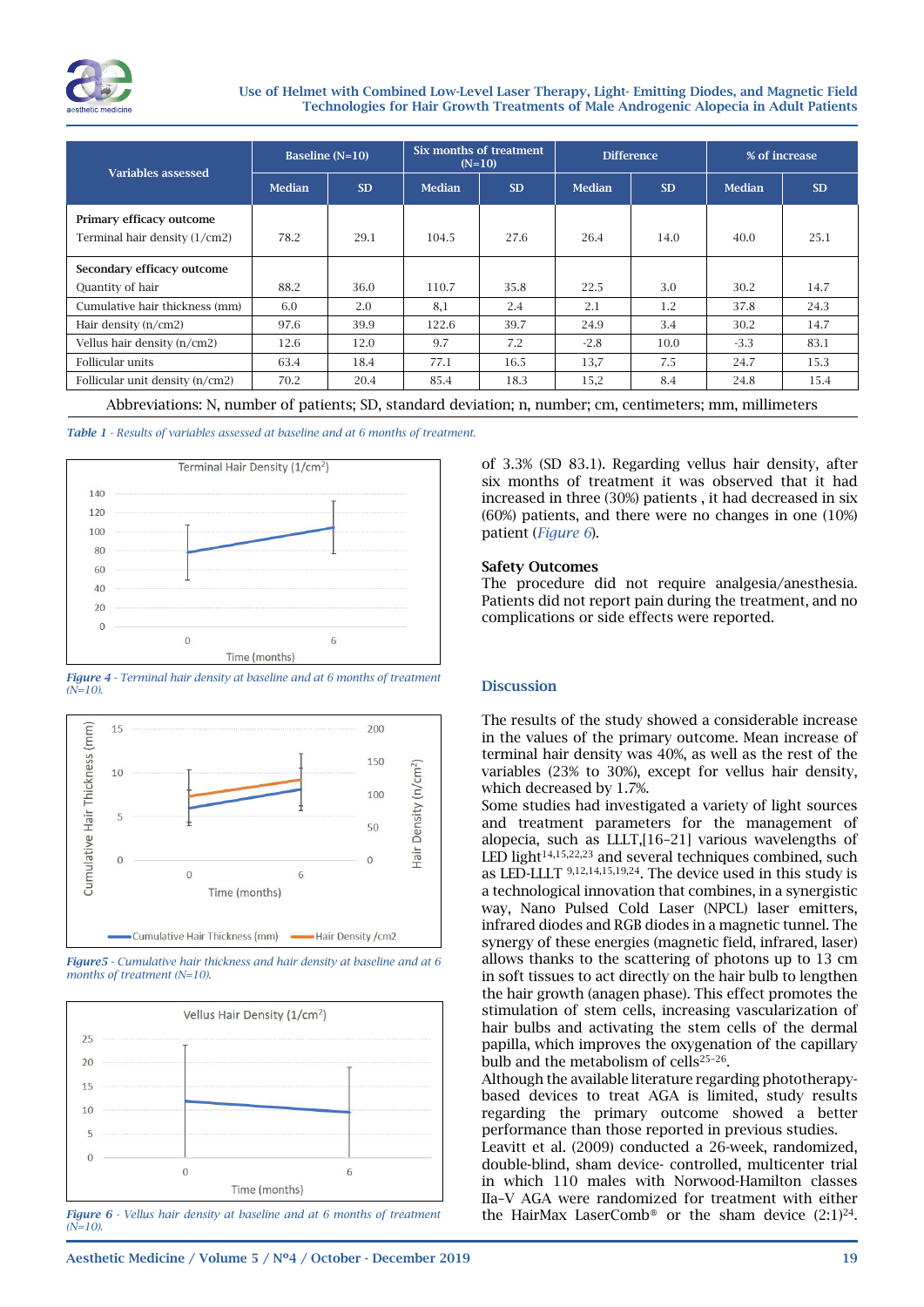

The primary efficacy endpoint was mean terminal hair density. At 26 weeks, this variable had an average percentage of increase of 19.8% in treated patients, 50.5% lower than the result obtained in our study, which was of 40.0%.

Kim et al. (2013) performed a randomized, double-blind, sham device-controlled trial at two research centers that included 40 male and female subjects with AGA treated with a helmet- type 3R LLLT device with a light source consisting of light-emitting diodes (LEDs) emitting wavelengths of 630 nm (3.5 mW, 24 units, L-513ECA) and 660 nm (2.5 mW, 18 units, L- 513LRC) and laser diodes (LDs) with wavelengths of 650 nm (4 mW, 27 units, DL3147– 060). [17] The primary endpoint was change in hair density in the target area between baseline and after 24 weeks of treatment as measured with a phototrichogram. Six months after the last procedure, the average percentage of increase in hair density was of 14.7%, 51.3% lower than the result obtained in our study, which was of 30.2%.

Finally, Suchonwanit et al. (2018) conducted a 24-week, prospective, randomized, double- blind, sham devicecontrolled clinical trial that included male subjects aged over 18 years with AGA treated with RAMACAP, a combat helmet-shaped device containing single-mode laser diodes, which emit at a wavelength of 660±10 nm.[8] The primary efficacy endpoint was change in hair density and diameter of the target area of the scalp from baseline and at weeks 8, 16, and 24, by photographing the target area with a Folliscope® and measuring it with Folliscope 2.8 software (LeadM Corporation, Seoul, Korea). Six months after treatment, the average percentage of increase in hair density was of 9.1%, 69.9% lower than the result obtained in our study, which was of 30.2%.

Despite the higher increase in terminal hair density observed in this study, our results should be assessed in the context of the limitations of the study design. Thus, unlike other studies mentioned previously  $^{8,17,24}$ , our study was not randomized and did not compare the efficacy of the investigation device with that of a sham device. Furthermore, the low number of patients did not allow to assess any statistical significance using hypothesis tests. We did not perform a split-scalp study since there are published studies that describe that when acting with LLLT in one part of the scalp the benefits on the treated area may affect the untreated area, distorting the results of the study. The treatment was safe, and no adverse effects were reported. All patients could take up their usual activities at the end of each session.

# Conclusion

In summary, the combined use of NPCL laser emitters, infrared diodes and RGB diodes in a magnetic tunnel for the treatment of AGA in men provided excellent results for hair growth. However, future randomized, doubleblind studies with sham devices and a more significant number of patients will be necessary to confirm these results.

Potential conflicts of interest

The authors declare no conflicts of interests.